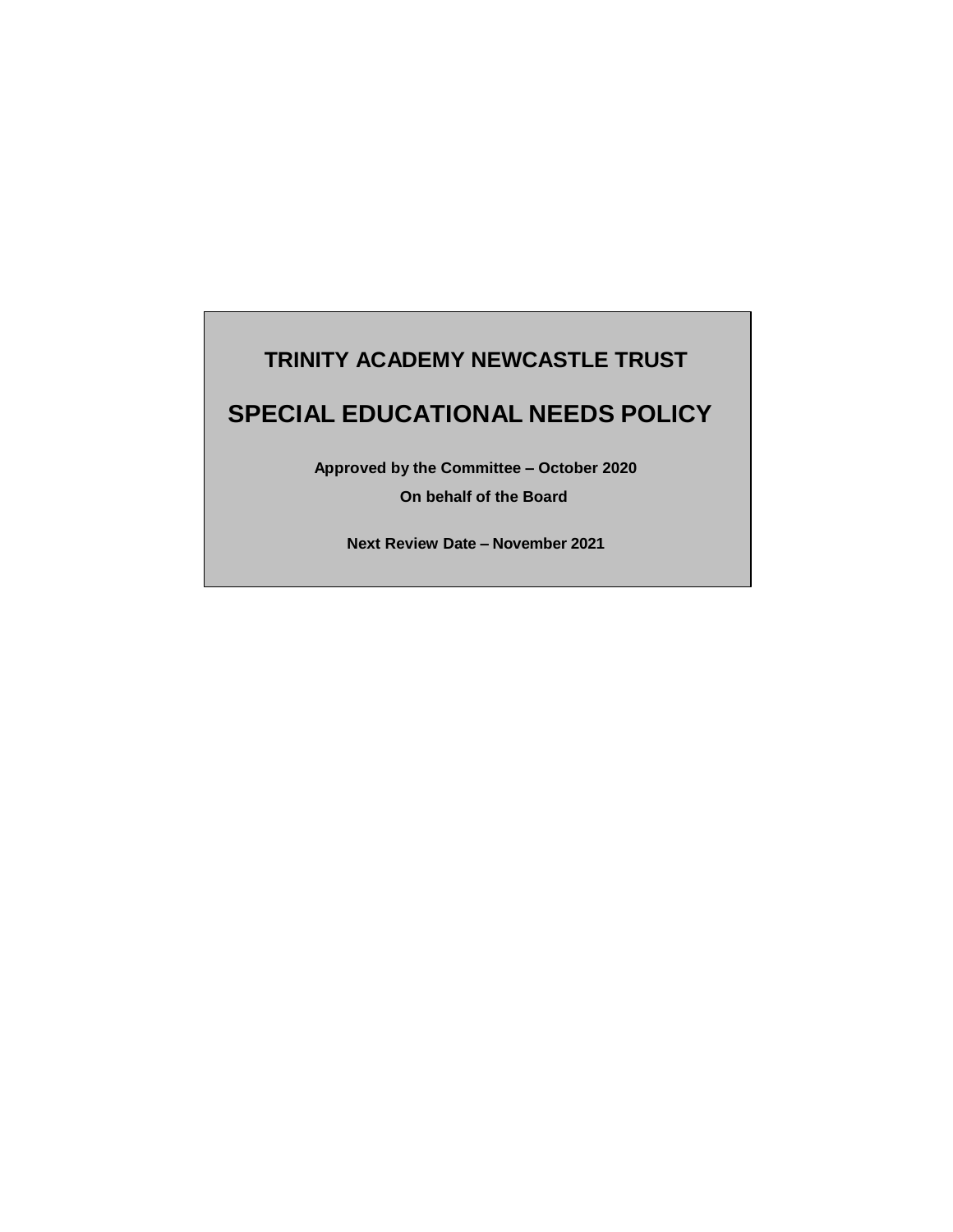## **Contents**

## **1. Aims**

At Trinity Academy Newcastle Trust (The Trust) we are determined to strive for excellence in everything we do. In doing so, we know that we change lives on a daily basis. We recognise that individual's learning, emotional and physical needs must be met in order for them to achieve their potential.

- To ensure that the needs of every learner are met within a framework of equal opportunity.
- To ensure that the needs every learner are understood and that systems exist to respond to them.
- To ensure that the needs of the students are assessed and reflected in their curriculum offer, Education Health and Care Plans, Education Inclusion Plans (EIPs), Parenting Contracts, Annual review advice and Annual reports.

## **2. Legislation and guidance**

This policy and information report is based on the statutory [Special Educational Needs and Disability](https://www.gov.uk/government/uploads/system/uploads/attachment_data/file/398815/SEND_Code_of_Practice_January_2015.pdf)  [\(SEND\) Code of Practice](https://www.gov.uk/government/uploads/system/uploads/attachment_data/file/398815/SEND_Code_of_Practice_January_2015.pdf) and the following legislation:

- [Part 3 of the Children and Families Act 2014,](http://www.legislation.gov.uk/ukpga/2014/6/part/3) which sets out schools' responsibilities for pupils with SEN and disabilities
- [The Special Educational Needs and Disability Regulations 2014,](http://www.legislation.gov.uk/uksi/2014/1530/contents/made) which set out schools' responsibilities for education, health and care (EHC) plans, SEN co-ordinators (SENCOs) and the SEN information report
- This policy also complies with our funding agreement and articles of association.

## **3. Definitions**

A pupil has SEN if they have a learning difficulty or disability which calls for special educational provision to be made for them.

They have a learning difficulty or disability if they have:

- A significantly greater difficulty in learning than the majority of others of the same age, or
- A disability which prevents or hinders them from making use of facilities of a kind generally provided for others of the same age in mainstream schools

Special educational provision is educational or training provision that is additional to, or different from, that made generally for other children or young people of the same age by mainstream schools.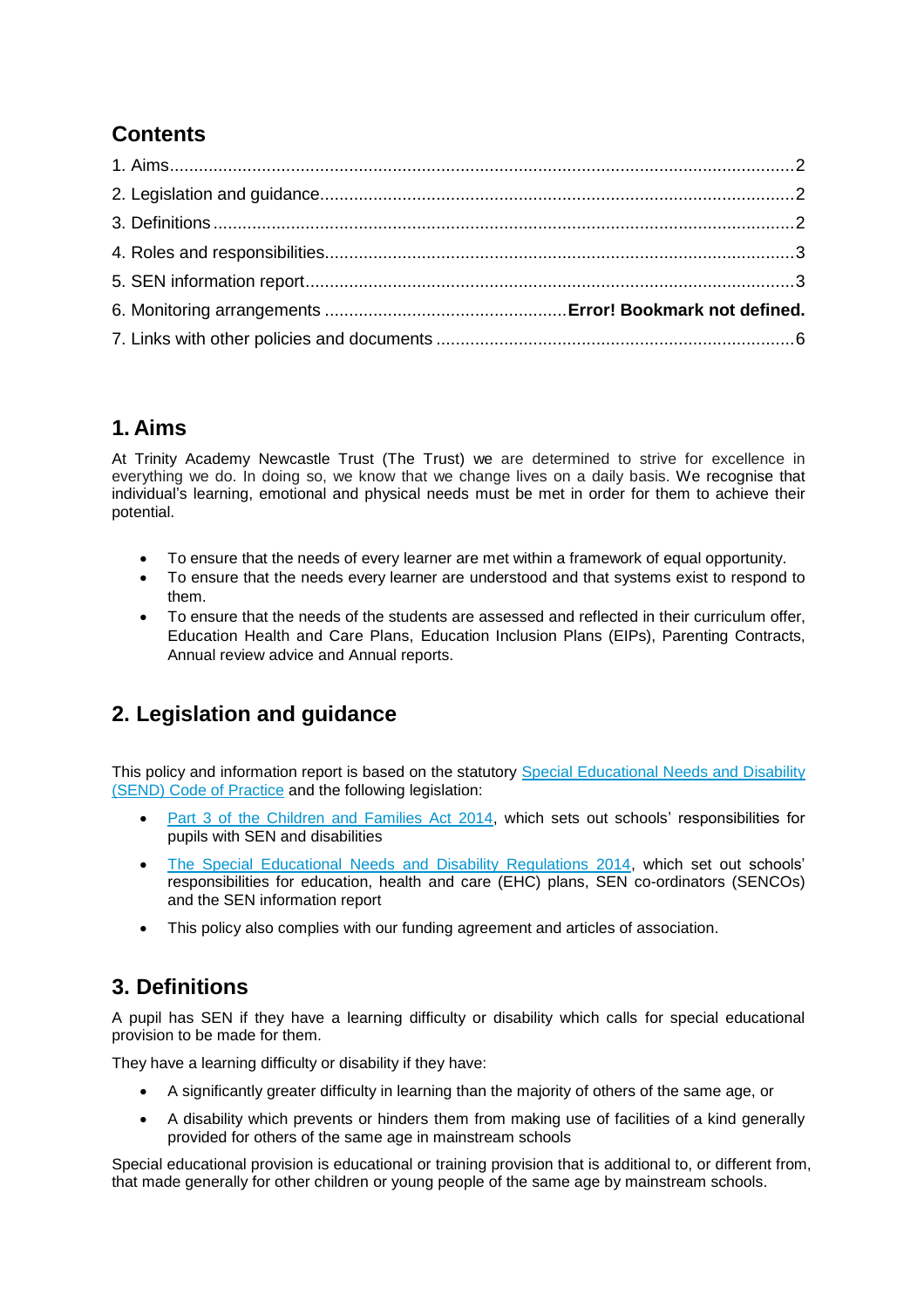## **4. Roles and responsibilities**

## **4.1 The SENCO**

They will:

- Work with the headteacher to determine the strategic development of the SEN policy and provision in the school
- Have day-to-day responsibility for the operation of this SEN policy and the co-ordination of specific provision made to support individual pupils
- Provide professional guidance to colleagues and work with staff, parents, and other agencies to ensure that pupils with SEN receive appropriate support and high quality teaching
- Advise on the graduated approach to providing SEN support
- Advise on the deployment of the school's delegated budget and other resources to meet pupils' needs effectively
- Be the point of contact for external agencies, especially the local authority and its support services
- Liaise with potential next providers of education to ensure pupils and their parents are informed about options and a smooth transition is planned
- Work with the headteacher and governing board to ensure that the school meets its responsibilities under the Equality Act 2010 with regard to reasonable adjustments and access arrangements
- Ensure the school keeps the records of all pupils with SEN up to date

### **4.2 The headteacher**

The headteacher will:

- Work with the SENCO and SLT to determine the strategic development of the SEN policy and provision in the school
- Have overall responsibility for the provision and progress of learners with SEN and/or a disability

### **4.3 Class teachers**

Each class teacher is responsible for:

- The progress and development of every pupil in their class
- Working closely with any teaching assistants or specialist staff to plan and assess the impact of support and interventions and how they can be linked to classroom teaching
- Working with the SENCO to review each pupil's progress and development and decide on any changes to provision
- Ensuring they follow this SEN policy

## **5. SEN information report**

#### **5.1 The kinds of SEN that are provided for**

Our school currently provides additional and/or different provision for a range of needs, including:

- Communication and interaction, for example, autistic spectrum disorder, Asperger's Syndrome, speech and language difficulties
- Cognition and learning, for example, dyslexia, dyspraxia,
- Social, emotional and mental health difficulties, for example, attention deficit hyperactivity disorder (ADHD),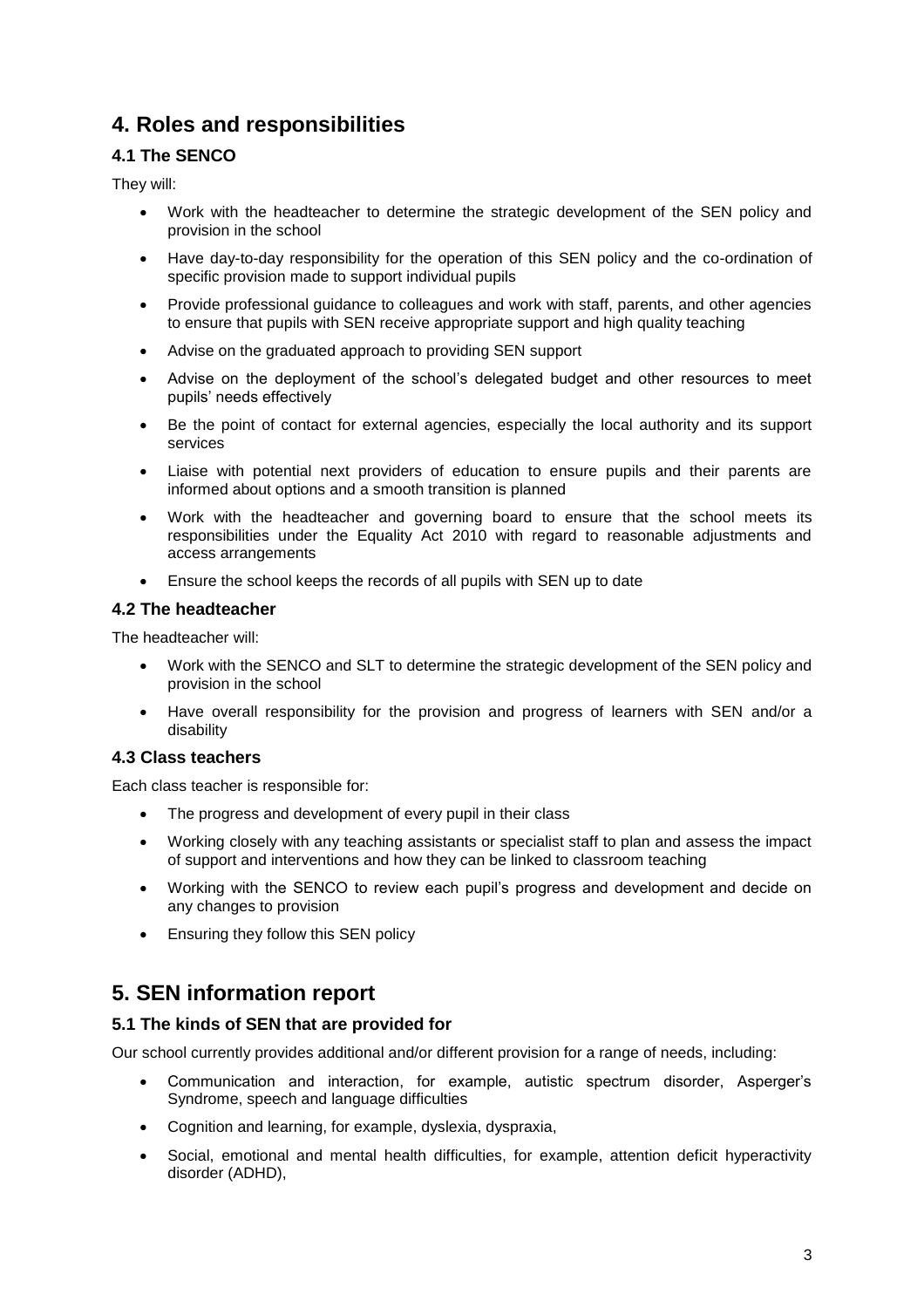### **5.2 Identifying pupils with SEN and assessing their needs**

All of the school age learners within the Trust as well as a changeable proportion of those within the Solutions post-16 provision, have Special Educational Needs (SEN). Learner's identified needs are complex and significant in the area of Social, Emotional and Mental Health as described in the SEN Code of Practice. Some learners may also have associated needs in the areas of cognition/learning and communication and interaction (autistic spectrum disorder and/or speech and language difficulties). Majority of the learners attending The Trust have an Education, Health and Care Plan (EHCP).

Where learners have an EHCP, they attend The Trust because the local education authority or parents have recommended that their needs can best be met in this setting. The variety of needs represented by The Trust's learner population requires a range of responses, some of which will apply to every learner and others which will apply to smaller groups or individuals. All of our learners have an equal right to access to The Trust's resources.

#### **5.3 Consulting and involving pupils and parents**

We work very closely with parents and carers in order to understand our learners needs and work together to provide strategies that support learners to work to their potential.

We endeavor to work closely with parents to ensure that:

- Everyone develops a good understanding of the pupil's areas of strength and difficulty
- We take into account the parents' concerns
- Everyone understands the agreed outcomes sought for the child
- Everyone is clear on what the next steps are

We meet formally once a year to review Education, Health and Care Plans through an Annual Review.

#### **5.4 Assessing and reviewing pupils' progress towards outcomes**

The class or subject teacher will work with the SENCO to carry out a clear analysis of the pupil's needs. This will draw on:

- The teacher's assessment and experience of the pupil
- Their previous progress and attainment and behaviour
- Other teachers' assessments, where relevant
- The individual's development in comparison to their peers and national data
- The views and experience of parents
- The pupil's own views
- Advice from external support services, if relevant

The assessment will be reviewed regularly.

All teachers and support staff who work with the pupil will be made aware of their needs, the outcomes sought, the support provided, and any teaching strategies or approaches that are required. We will regularly review the effectiveness of the support and interventions and their impact on the pupil's progress.

#### **5.5 Supporting pupils moving between phases and preparing for adulthood**

We will share information with the school, college, or other setting the pupil is moving to. We will agree with parents and pupils which information will be shared as part of this.

We plan for transition between different parts of the trust thoughtfully and pupils access a range of induction sessions prior to a move.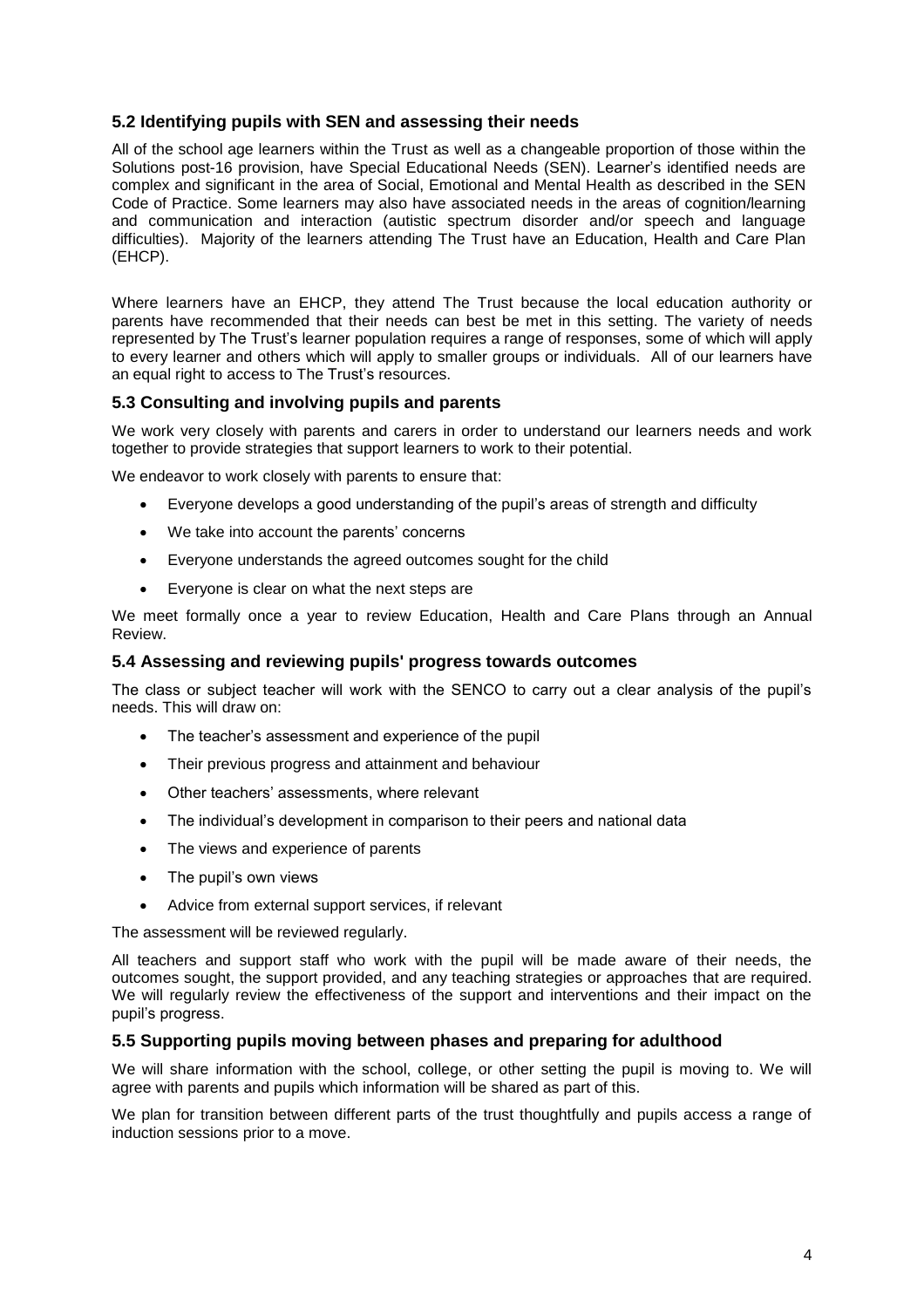### **5.6 Our approach to teaching pupils with SEN**

Teachers are responsible and accountable for the progress and development of all the pupils in their class.

High quality teaching is our first step in responding to pupils who have SEN. This will be differentiated for individual pupils.

We will also provide the following interventions:

- Additional classroom support
- Pastoral intervention
- 1:1 sessions and additional intervention resources
- If a learner requires an increase in funding allocation (change in banding) a recommendation will be made to the LA through an Annual or Emergency review. This will be made on "Additional Funding Application" form.

#### **5.7 Adaptations to the curriculum and learning environment**

We make the following adaptations to ensure all pupils' needs are met:

- Differentiating our curriculum to ensure all pupils are able to access it, for example, by grouping, 1:1 work, teaching style, content of the lesson, etc.
- Adapting our resources and staffing
- Using recommended aids, such as laptops, coloured overlays, visual timetables, larger font, etc.
- Differentiating our teaching, for example, giving longer processing times, sensory breaks, preteaching of key vocabulary, reading instructions aloud, etc.

#### **5.8 Expertise and training of staff**

Our SLT have extensive experience in working with student with SEMH and associated Special Educational Needs. The Head Teacher and the Deputy Head Teachers share the responsibility of leading the SEN provision.

A programme of ongoing CPD is in place to ensure that our staff are fully able to respond to and meet the needs of each pupil.

#### **5.9 Securing equipment and facilities**

*Trinity Academy Trust is a specialist trust dedicated to supporting students with special educational needs.* 

#### **5.10 Evaluating the effectiveness of SEN provision**

We evaluate the effectiveness of provision for pupils with SEN by:

- Reviewing pupils' individual progress towards their goals each term
- Using pupil questionnaires
- Feedback from parents
- Holding annual reviews for all pupils

#### **5.11 Support for improving emotional and social development**

We provide support for pupils to improve their emotional and social development in the following ways:

- We have a dedicated Trust Parenting Lead who leads on mental health
- A pastoral team support students emotional and social development
- We listen to the views of students and parents through our Self-Evaluation Cycle
- We have a zero tolerance approach to bullying.